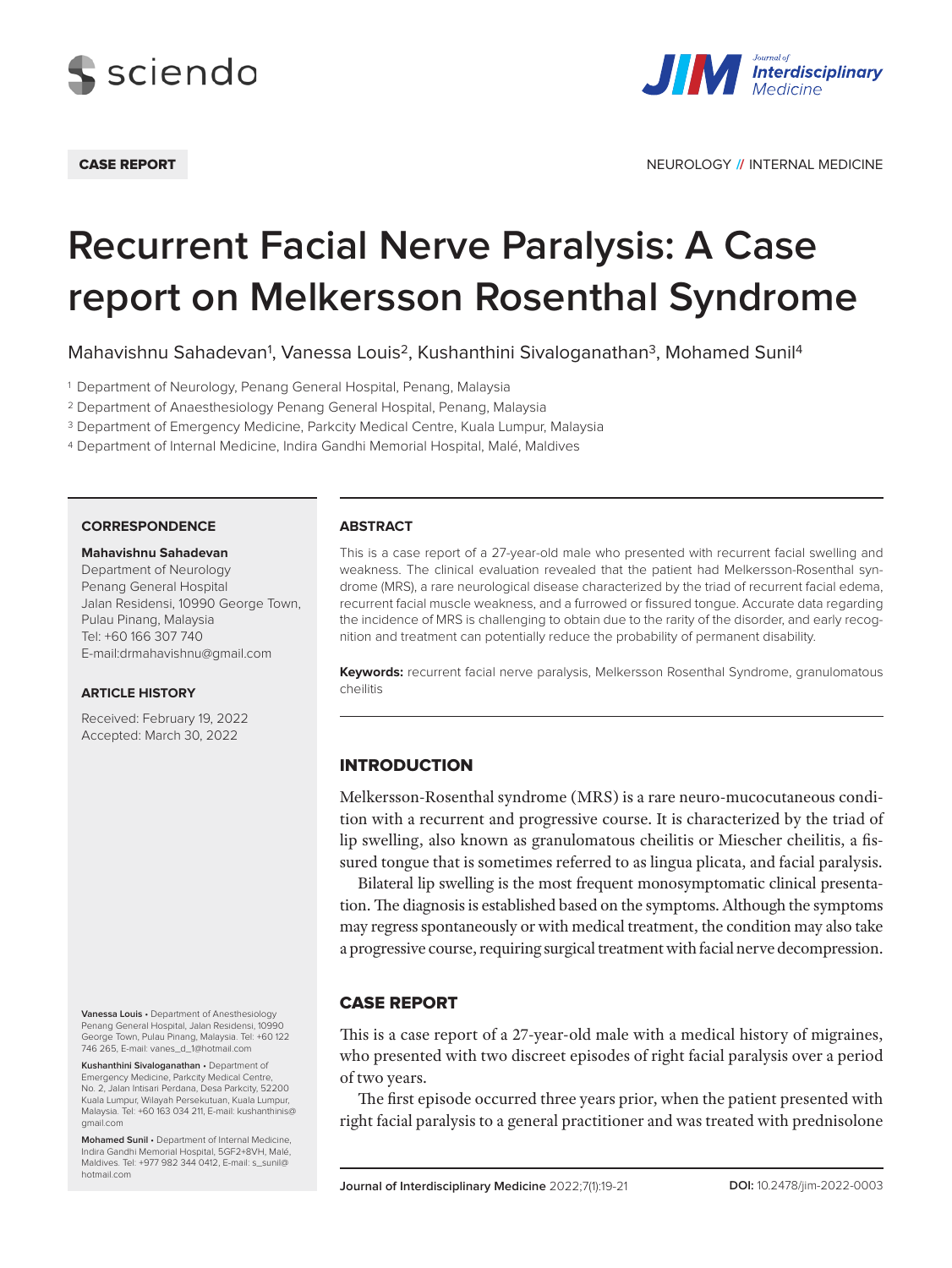

**FIGURE 1.** Right lower motor facial weakness

for presumed Bell's palsy. He presented full recovery. However, in the following year, the patient experienced numerous episodes of swelling of his upper lip and gums, which resolved independently, without medication. He did not think much about this and attributed those episodes to a probable allergy he was uncertain of.

Regarding the current presentation, the patient woke up one morning with a significant right-sided facial weakness. He noticed his lips were swollen and numb, and he could not fully close his right eye. There were no other symptoms such as fever, rash, unintentional weight loss, nausea, vomiting, or diarrhea. He was unsure of any known aller-



**FIGURE 2.** Swelling of the lower lip

gies. Family history revealed that he was an only child; his father and uncle had a furrowed tongue just like him but nil else of note.

On clinical examination, there was a right lower motor facial weakness (Figure 1), and his lips were swollen (Figure 2). Upon inspection, his tongue was furrowed (Figure 3).

Blood investigations revealed a normal complete blood count, renal and liver function. The connective tissue disease screen was negative, and inflammatory markers were within normal limits. A nerve conduction study showed a predominant axonal type of facial nerve injury. The brain magnetic resonance imaging was normal. A biopsy was taken from his lower lip, revealing granulomas with epithelioid cells, perivascular mononuclear infiltration, non-caseating granulomas, lymphedema, and fibrosis (Figure 4).



**FIGURE 3.** Furrowed tongue



**FIGURE 4.** Histopathology showing non-caseating granuloma, epithelioid cells, and perivascular mononuclear infiltration